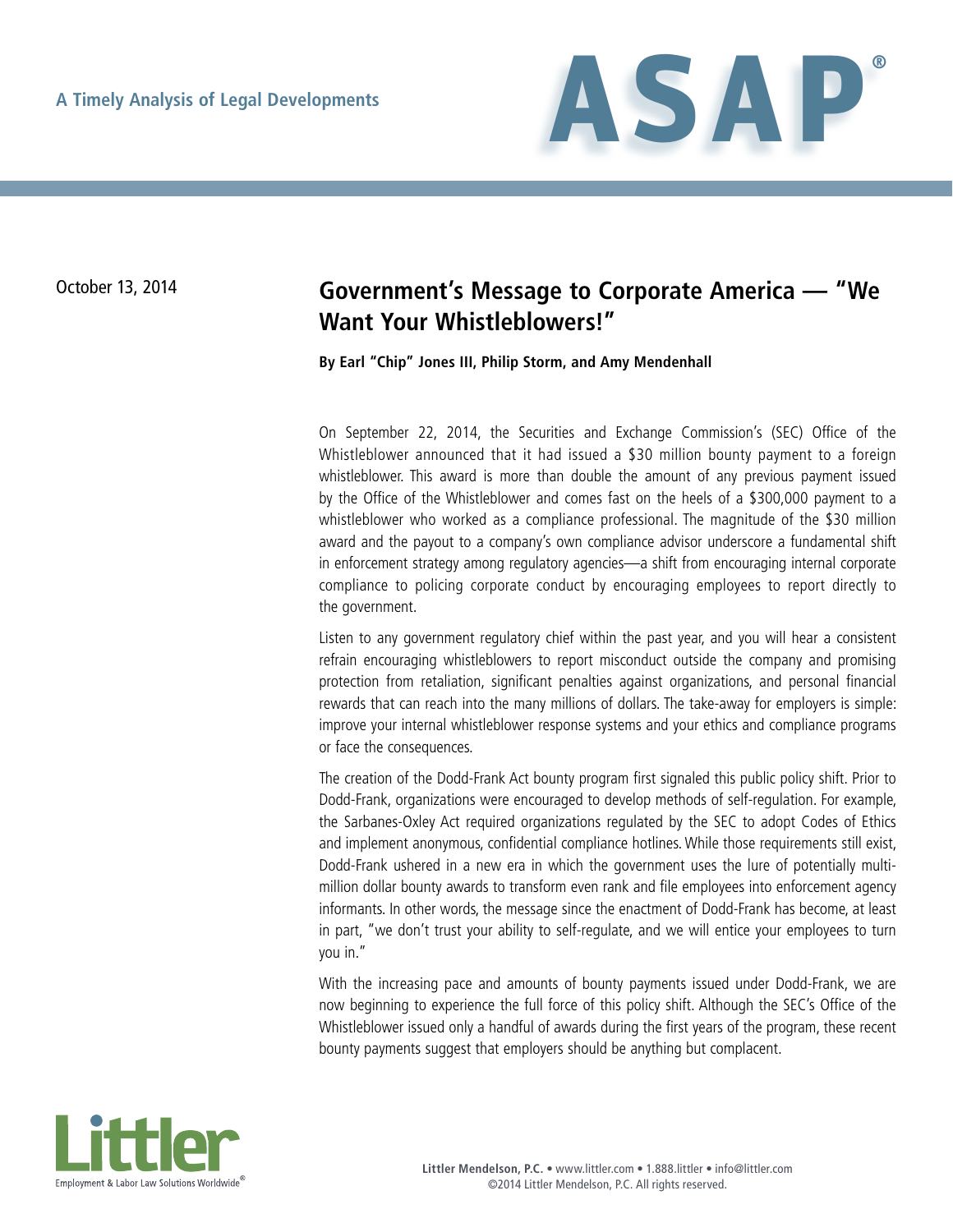Sean McKessy, Chief of the SEC's Office of the Whistleblower, says his staff is dedicated to rooting out impediments to external reporting and finding appropriate whistleblower retaliation claims to pursue. He has repeatedly said the best thing companies can do to avoid his office is create a culture where employees feel comfortable reporting matters internally and where management has a process in place that results in credible, transparent investigations. Other SEC officials have publicly stated that companies subject to investigation by the SEC would do well to showcase comprehensive, effective compliance programs and internal investigation capabilities. This advice from the SEC is familiar, echoing the 2012 Foreign Corrupt Practices Act Resources Guide jointly released by the SEC and DOJ in which the agencies emphasized that a welldesigned and fairly enforced compliance program can help prevent violations, detect those that occur, and remedy them promptly.

For companies that do not have such compliance programs, the SEC's Office of the Whistleblower is prepared to light a fire. At a recent nationwide compliance conference with approximately 1,500 compliance officers and professionals in attendance, McKessy told the audience he was there "trolling for tips" and that the compliance professionals were all invited to bring those tips to the SEC.

McKessy also emphasized, not for the first time, that the SEC has the independent authority to prosecute retaliation claims and is actively working to identify and penalize organizations that take action to dissuade whistleblowers from reporting to the SEC. In addition to protecting individuals who report to the SEC, the SEC is looking for organizations that have created agreements, such as severance, confidentiality, and employment agreements, with terms intended to dissuade employees from reporting to the SEC. McKessy has threatened that attorneys who draft such documents might have their ability to practice before the SEC revoked by the agency.

The redoubling of enforcement efforts and efforts to cultivate whistleblowers is also occurring outside of the SEC. The Department of Justice's Chief of the Criminal Division, Leslie R. Caldwell, recently described that agency's increased focus on Medicare fraud, defense procurement fraud, and financial fraud/bribery. The DOJ plans to commit more resources to False Claims Act cases and will actively work cases cooperatively between the criminal and civil divisions. Further, Attorney General Eric Holder recently proposed dramatic increases in the amount of awards available to whistleblowers in the financial sector as part of an effort to increase individual cooperation and improve upon the effectiveness of DOJ investigations.

## **Recommendations for Employers**

To help construct a bulwark against these increased government enforcement efforts and efforts to entice would-be whistleblowers, including even an organization's compliance and audit professionals, employers should work with knowledgeable counsel to take the following critical measures:

- 1. Review and analyze the company's Ethics and Compliance Program. An outsider's objective and expert review of the ethics and compliance program can help identify gaps and areas for improvement. The Federal Sentencing Guidelines for Organizations also requires this kind of periodic assessment.
- 2. Update and elevate the importance of anti-retaliation policies and procedures and re-train employees and executives at every level. Many organizations still have a very weak policy generally prohibiting retaliation, and they do not train managers that potentially insignificant decisions can lead to an employee believing that he or she is the victim of retaliation. Fear of retaliation can prevent employees from coming forward internally with reports of misconduct and may increase the likelihood that they will take their concerns directly to the government.
- 3. Ensure that your organization has a comprehensive incident management system. Recent research shows that only 3–5 % of reports of misconduct are made through a helpline. Supervisors and managers receive the vast majority of such reports. If those supervisors and managers do not properly escalate those reports, the organization will never have the chance to remediate and rectify.
- 4. Develop investigation protocols and train. Conducting effective and lawful investigations is no longer a luxury for an organization; it is a necessity. A well-designed investigation system will better ensure that all important legal and compliance issues are identified, tracked, and resolved.